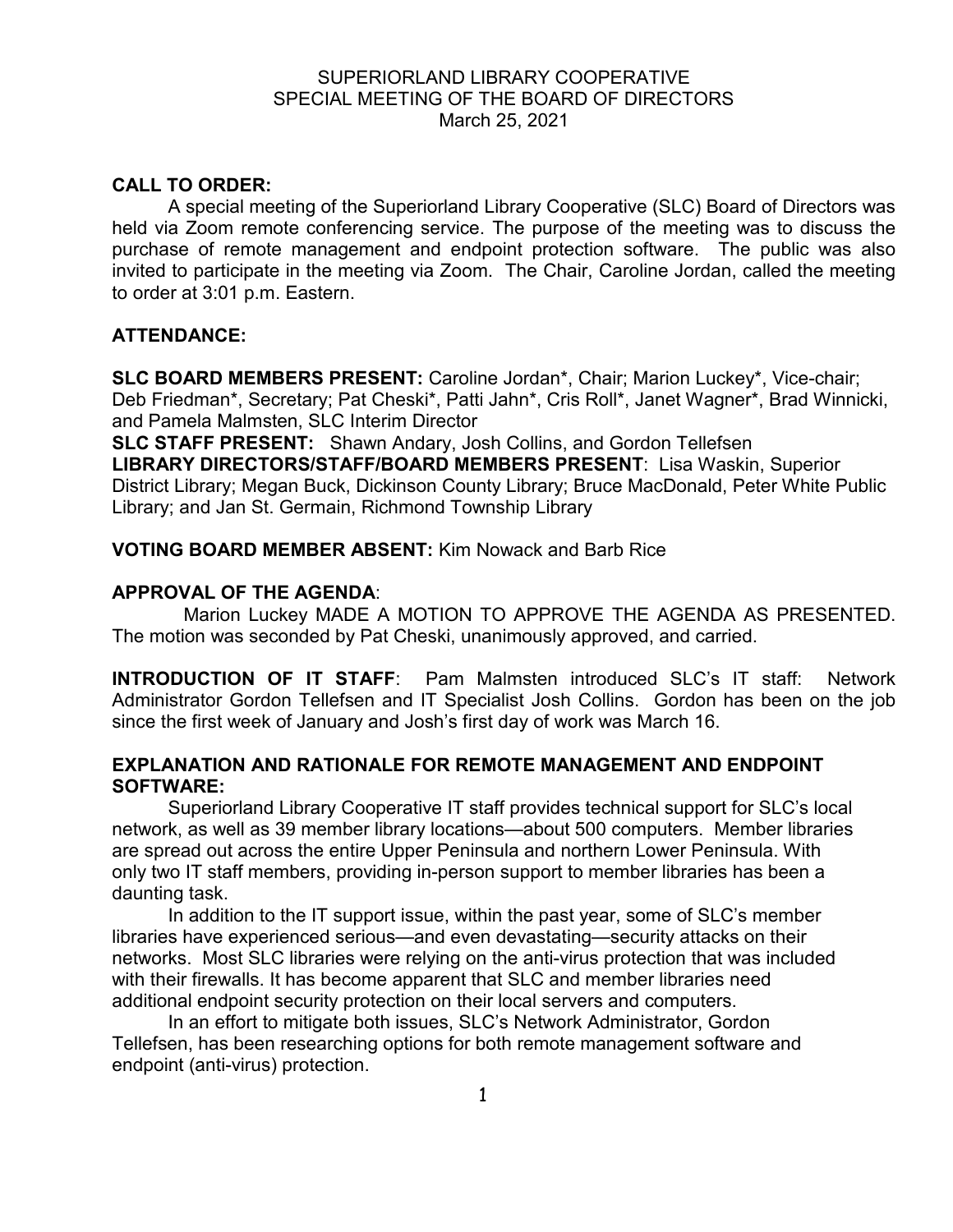Below is Gordon's explanation of the of the research and selection process:

"I've been researching different software to manage all the different computers and networks more efficiently. I narrowed it down to three solutions - Pulseway, ManageEngine, and Comodo. After demoing all three, I believe Comodo will provide the most features at the best price point. My criteria in the search was the ability to manage all computers in one platform, to easily remote into a computer, to schedule and install Windows updates and 3rd party patches, and security. Comodo met all these requirements and more, plus it includes end point protection (end point protection would be an additional cost with Pulseway and ManageEngine).

I also spoke with the Assistant Director of IT at the Detroit Public Library as they are currently using Comodo. He gave it his recommendation and said he hasn't had any problems with it."

Gordon explained that the software would allow SLC IT staff to use their local pc's to connect to members' computers. In addition to troubleshooting, the software would be used to install upgrades, manage inventory, and compile statistics--which would facilitate hardware replacement plan recommendations. Gordon also provided two documents that described the Comodo platform in more technical detail.

Gordon recently met with Pam Malmsten and former Director Shawn Andary to discuss the options for remote support and endpoint security. After the discussion, Shawn and Pam agreed with Gordon that Comodo from SHI International Corporation is the best and most cost-effective solution for both remote management and endpoint security.

Advantages to SLC of remote management software:

1. Allow more efficient use of IT staff time: The software would reduce time wasted while driving to widespread library locations and staff would be able to address member libraries' support issues more quickly. It would also provide IT staff with better tools to more efficiently maintain networks.

2. Travel budget cost savings for SLC: The majority of the SLC travel budget has been for IT travel costs related to technical support. Remote management software would significantly reduce travel costs.

3. Reduce IT staff burnout and improve IT staff retention: Support and management of older technology without the proper tools is frustrating and timeconsuming; widespread, frequent travel is exhausting and stressful.

4. Keep IT staff safe: The risk of motor vehicle accidents and exposure to pathogens such as Covid would be reduced.

Cost Considerations: Below is a chart comparing the yearly cost of the three products that Gordon researched that include both remote management and anti-virus protection.

| <b>Remote Management</b><br><b>Software</b> | <b>Total Annual Cost (500</b><br>Devices) | <b>Setup Fee</b>    |
|---------------------------------------------|-------------------------------------------|---------------------|
| Comodo                                      | \$6,960.00                                | \$4,000             |
| Pulseway                                    | \$23,130.00                               | <b>Not Provided</b> |
| Manage Engine                               | \$22,070.00                               | <b>Not Provided</b> |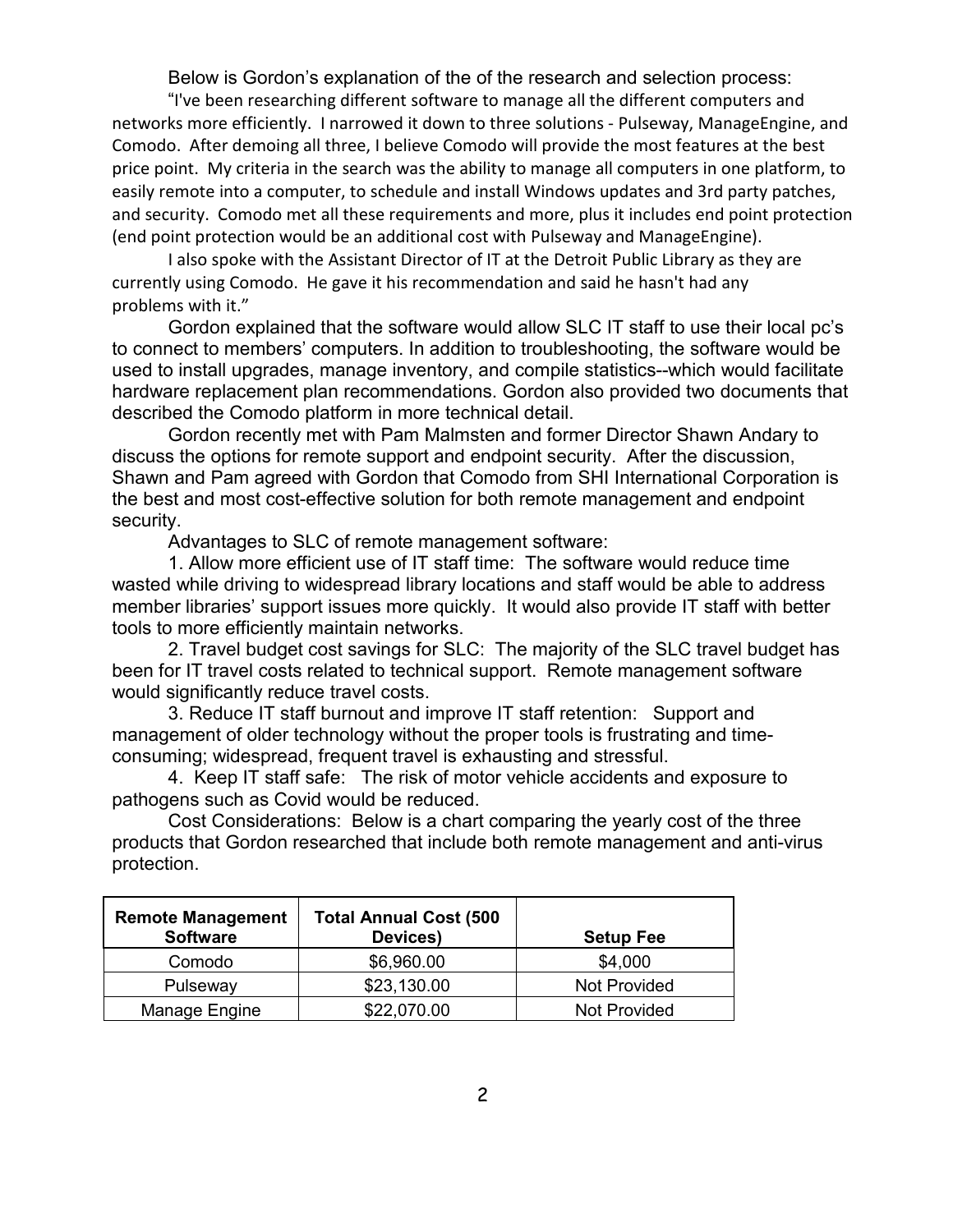The total year 1 cost for Comodo is \$10,960. The contract year is 4/1/2021 – 7/1/2022; 3 additional months of service were included at no extra cost. The \$4,000 charge is a one-time cost for set-up. The remaining cost of \$13.92 per machine will be an ongoing cost and could increase slightly (about 3%) every year. SLC may rebill participating libraries for a portion of the per-machine cost for the anti-virus protection.

Purchase of remote management software will not completely eliminate in-person support; there will still be support issues that will require hands-on fixes. The remote software, however, will assist SLC's IT staff in more efficiently and cost-effectively managing members' networks and will significantly reduce the number of time-consuming, costly, and occasionally dangerous car trips.

Discussion: Bruce MacDonald, the Peter White Public Library Head of Technology, commented that Gordon and Josh need this kind of comprehensive tool and that there is a need to automate mundane tasks that have become so time consuming for SLC staff to do for so many library sites. Bruce added that, currently, he doesn't see Comodo as much of a critical need for PWPL as it would be for libraries that don't have on-site technology staff. Patti Jahn asked about the monetary impact of the Ransom virus attacks; Megan Buck, Director of the Dickinson County Library, estimated that the overall cost was more than \$6,000 and that, months later, the library is still trying to organize recovered files. Pat Cheski asked about the budget implications of the proposed purchase; Pam Malmsten replied that the budget could absorb the cost. Since the Comodo contract ends on July 1, 2022—3 months before the end of SLC's fiscal year, it was agreed that Gordon should ask the company (SHI) if it would pro-rate the cost to extend the contract to 9/30/2022. [Note: On 3/26/2022, Gordon obtained a new pricing proposal from SHI that extended the contract to 9/30/2022 at no extra cost; the contract coverage term is 4/1/2021 – 9/30/2022.] Lisa Waskin asked if Comodo would work on older machines with outdated operating systems, and Gordon replied that he tested the product on older pc's and noted that it even worked on Windows 2008. Gordon estimated that installation of the product on members' pc's would take about 3 months; it was agreed that Gordon would attend the April board meeting and give an update on the rollout.

**PUBLIC PARTICIPATION:** There was no public participation.

## **MOTION AND VOTE ON APPROVAL FOR PURCHASE OF REMOTE MANAGEMENT AND ENDPOINT PROTECTION SOFTWARE**:

Marion Luckey MADE A MOTION TO APPROVE THE PURCHASE OF THE COMODO REMOTE MANAGEMENT AND ENDPOINT PROTECTION SOFTWARE FROM SHI INTERNATIONAL COROPORATION FOR THE PERIOD OF 4/1/2021 – 7/1/2022 AT A TOTAL COST \$10,960. The motion was seconded by Patti Jahn. After additional discussion, the motion was unanimously approved and carried.

**PUBLIC PARTICIPATION**: There was no public participation.

**ADJOURNMENT:** There being no further business, the Chair declared the meeting adjourned at 3:44 p.m. Eastern.